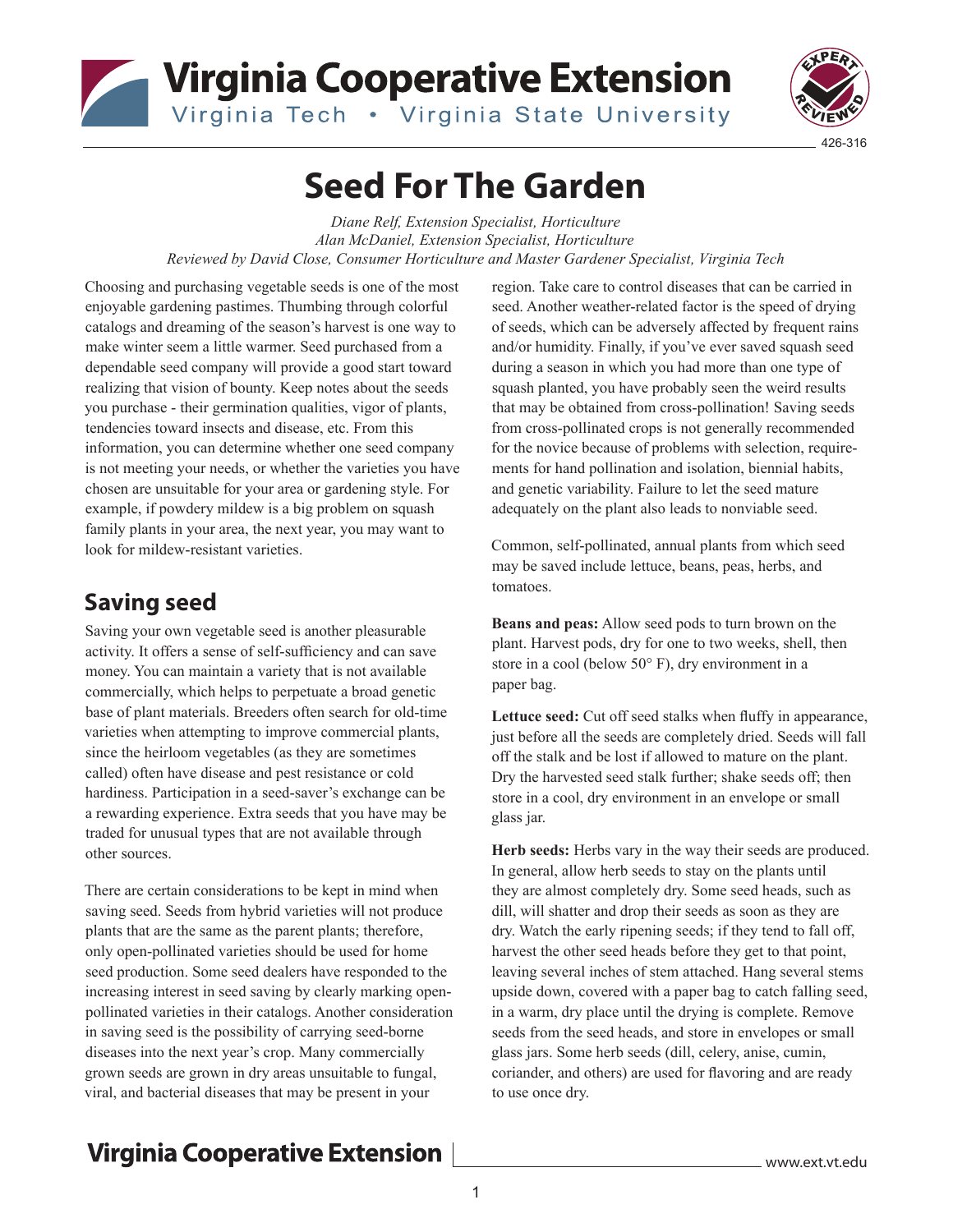**Tomato seeds:** Pick fruit from desirable plants when ripe. Cut fruit and squeeze out pulp into a container. Add a little water, then let ferment two to four days at room temperature, stirring occasionally. When seeds settle out, pour off pulp and spread seeds thinly to dry thoroughly. Store in an envelope or glass jar in a cool, dry place.

**Saving purchased seed:** Properly stored seed remains viable for different lengths of time depending on the type of seed. Be aware that seed companies may store seeds up to the number of years of their viability prior to selling them. To ensure maximum viability of purchased seed after its package has been opened, remaining seed should be sealed in air tight containers and stored in a cool, dark location. Glass jars with rubber seals, such as baby food jars or canning jars, or tightly sealed plastic bags stored inside jars are good choices. Be sure to label all stored seed with the species name and original package date. For all kinds of saved seeds, be sure to mark the storage containers clearly with permanent (preferably waterproof) ink, indicating the variety and date saved. Seeds will remain viable for some time if properly stored. To test for germination, sprout seeds between moist paper towels; if germination is low, either discard the seed or plant enough extra to give the desired number of plants. Excellent books are now available for more details.

### **Depth for planting vegetable seeds**

The depth to cover seeds when you plant them depends on a number of factors, such as the size of the seed, the type of soil you have, and the season of the year.

As a general rule, vegetable and flower seeds should be covered about four to five times their lateral diameter or width (not their length). Most seeds should be planted from 1 /4 to 1 /2 inch deep. There are exceptions, however, so read the packet directions. Small seeds, such as celery, should be planted only 1 /8 inch deep. Vine crops, sweet corn, and beans can be planted 1 inch or deeper. Some seeds require light for germination and should not be covered at all. These instructions apply to seeds planted both inside and out.

### **Starting seeds indoors**

To start seeds indoors, it is important to have enough light. More homegrown seedlings are probably lost to this one factor than to any other. Vegetable seedlings grown under low-light conditions are likely to be leggy and weak, and many will fall over under their own weight after they are 3 to 4 inches tall. If you do not have a sunny room or back

| (Average number of years seeds may be saved) |              |           |              |  |  |
|----------------------------------------------|--------------|-----------|--------------|--|--|
| Vegetable                                    | <b>Years</b> | Vegetable | <b>Years</b> |  |  |
| Asparagus                                    | 3            | Leek      | 2            |  |  |
| Bean                                         | 3            | Lettuce   | 6            |  |  |
| Beet                                         | 4            | Muskmelon | 5            |  |  |
| Broccoli                                     | 3            | Mustard   | 4            |  |  |
| <b>Brussels sprouts</b>                      | 4            | Okra      | 2            |  |  |
| Cabbage                                      | 4            | Onion     |              |  |  |
| Carrot                                       | 3            | Parsley   |              |  |  |
| Cauliflower                                  | 4            | Parsnip   |              |  |  |
| Celery                                       | 3            | Pea       | 3            |  |  |
| Chinese cabbage                              | 3            | Pepper    | 2            |  |  |
| Collard                                      | 5            | Pumpkin   | 4            |  |  |
| Corn, sweet                                  | 2            | Radish    | 5            |  |  |
| Cress, water                                 | 5            | Rutabaga  | 4            |  |  |
| Cucumber                                     | 5            | Spinach   | 3            |  |  |
| Eggplant                                     | 4            | Squash    | 4            |  |  |
| Endive                                       | 5            | Tomato    | 4            |  |  |
| Kale                                         | 4            | Turnip    | 4            |  |  |
| Kohlrabi                                     | 3            |           |              |  |  |

#### **Viability of Vegetable Seeds**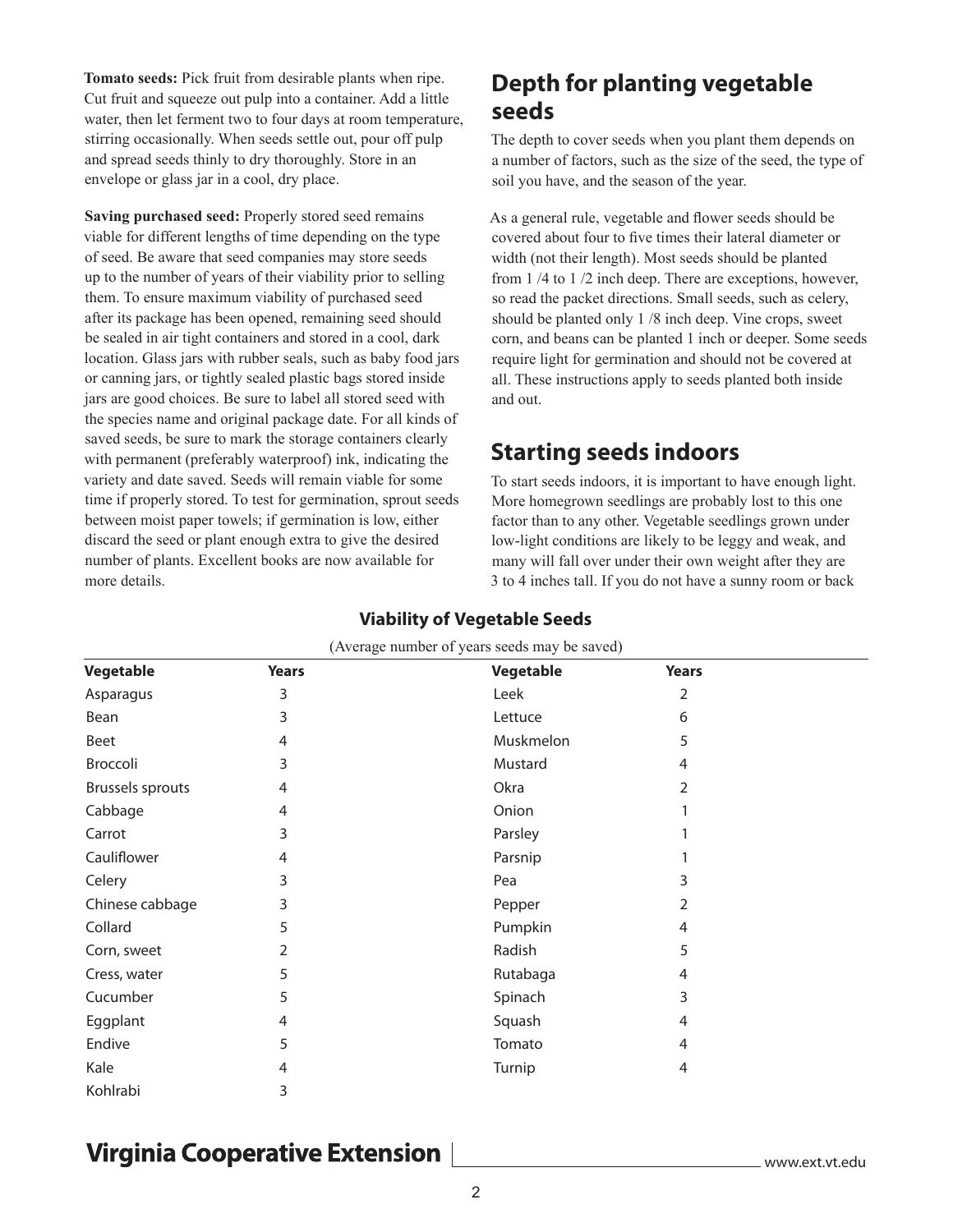porch with a southern exposure, you will probably need supplemental lights. A simple, fluorescent, shop light with grow light bulbs will be sufficient as well as newer more energy efficient LED lighting. With any type of lighting, consider arranging the light source close to the plants with the ability to adjust the height as the plant grows.

It is probably easiest to use a soilless or peat-lite mix to start seedlings, since garden soil contains disease organisms that can be highly destructive to small plants. Soil can be sterilized in the oven by baking it at 200° F until the internal soil temperature is 180° F. It should be held at that temperature for 30 minutes. This is a smelly process, but it works. Garden soil for use in containers should be conditioned with compost and perlite to prevent excess moisture retention and/or shrinkage. You can mix your own peat-like mix if you prefer; 50% vermiculite and 50% fine sphagnum peat is excellent for starting seeds. Fertilizer at half the normal strength may be added to the mixture. Mix well before using.

Many types of containers can be used to start seeds. Flats or other large containers may be used; plant in rows, and grow seedlings until they have one or two sets of true leaves, then transplant into other containers for growing to the size to transplant outdoors. Seedlings may also be started in pots, old cans, cut-off milk cartons, margarine tubs, egg cartons, or other throwaways. The pop-out trays found at garden centers are easy to use and reusable after cleaning. Peat pots are nice, especially for large seeds. Sow one or two large seeds directly in each peat pot. Thin to one seedling per pot. Peat pots may be planted directly in the garden; do not allow the edges of the pot to stick out above the soil since they will act as a wick and moisture will evaporate from this exposed surface. Many seed starting kits are now available and provide everything you will need, but remember that these are used as part of a hobby and not as a way to save money instead of buying plants at a nursery.

Regardless of the type of container chosen, fill it three quarters full with seed-starting mixture and sow the seeds. Cover to the specified depth, and water the mix. It may help to cover the containers with plastic wrap to maintain a steadier moisture level. Seeds and seedlings are extremely sensitive to drying out. They should not be kept soaking wet, however, since this condition is conducive to dampingoff, a fungus disease deadly to seedlings. Damping-off can be prevented or diminished by sprinkling milled sphagnum moss, which contains a natural fungicide, on top of the soil.

Another option is to use peat pellets or cubes, which are preformed and require no additional soil mix. The pellets or cubes are soaked until thoroughly wet, then seeds are

planted in the holes provided. The whole pellet or cube may then be planted without disturbing the roots. The only disadvantage to this method is the expense.

### **Starting seed outdoors**

Many seeds may be sown directly in the garden. If garden soil is quite sandy or is mellow (with a high content of organic matter), seeds may be planted deeper. Young seedlings can emerge quite easily from a sandy or organic soil. If garden soil is heavy with a high silt and/or clay content, however, the seeds should be covered only two to three times their diameter. In such soils, it may be helpful to apply a band of sand, fine compost, or vermiculite, 4 inches wide and 1/4 inch thick, along the row after seeds are planted. This will help retain soil moisture and reduce crusting, making it easier for seedlings to push through the soil surface.

#### **Plant Production Data Chart**

| <b>From Crop</b> | Days to<br>Emergence<br>Soil Temp.<br>Seeding | Optimum<br>Germination<br>Grow Range (°F) | <b>Number of Weeks</b><br>to Transplants |
|------------------|-----------------------------------------------|-------------------------------------------|------------------------------------------|
| <b>Beans</b>     | $5 - 10$                                      | $65° - 85°$                               | ∗                                        |
| <b>Beets</b>     | $7 - 10$                                      | $50° - 85°$                               | $\ast$                                   |
| Broccoli         | $3 - 10$                                      | $50° - 85°$                               | $5 - 7$                                  |
| Cabbage          | $4 - 10$                                      | $50° - 85°$                               | $5 - 7$                                  |
| Carrots          | $12 - 18$                                     | $50° - 85°$                               | ⋇                                        |
| Cauliflower      | $4 - 10$                                      | $50° - 85°$                               | $5 - 7$                                  |
| Celery           | $9 - 21$                                      | $50° - 65°$                               | $10 - 12$                                |
| Chard, Swiss     | $7 - 10$                                      | $65° - 85°$                               | ⋇                                        |
| Corn, sweet      | $5 - 8$                                       | $65° - 85°$                               | ⋇                                        |
| Cucumber         | $6 - 10$                                      | $65° - 85°$                               | 4 (peat pots)                            |
| Eggplant         | $6 - 10$                                      | $65° - 85°$                               | $6 - 9$                                  |
| Lettuce          | $6 - 8$                                       | $50° - 65°$                               | $3 - 5$                                  |
| Melons           | $6 - 8$                                       | $65° - 85°$                               | 3-4 (peat pots)                          |
| Okra             | $7 - 10$                                      | $65° - 85°$                               | ⋇                                        |
| Onion            | $7 - 10$                                      | 65 $^{\circ}$ - 85 $^{\circ}$             | 8                                        |
| Parsley          | $15 - 21$                                     | $50° - 85°$                               | 8                                        |
| Peas             | $6 - 10$                                      | $50° - 65°$                               | $\ast$                                   |
| Pepper           | $9 - 14$                                      | $65° - 85°$                               | $6 - 8$                                  |
| Potatoes, Sweet  | (slips)                                       | $65° - 85°$                               | $5 - 6$                                  |
| Radish           | $3-6$                                         | $50° - 65°$                               | $\ast$                                   |
| Spinach          | $7 - 12$                                      | $50° - 65°$                               | ∗                                        |
| Squash           | $4 - 6$                                       | $65° - 85°$                               | 3-4 (peat pots)                          |
| Tomato           | $6 - 12$                                      | $65° - 85°$                               | $5 - 7$                                  |
| Turnip           | $4 - 8$                                       | $50° - 65°$                               | ⋇                                        |

\* transplants not recommended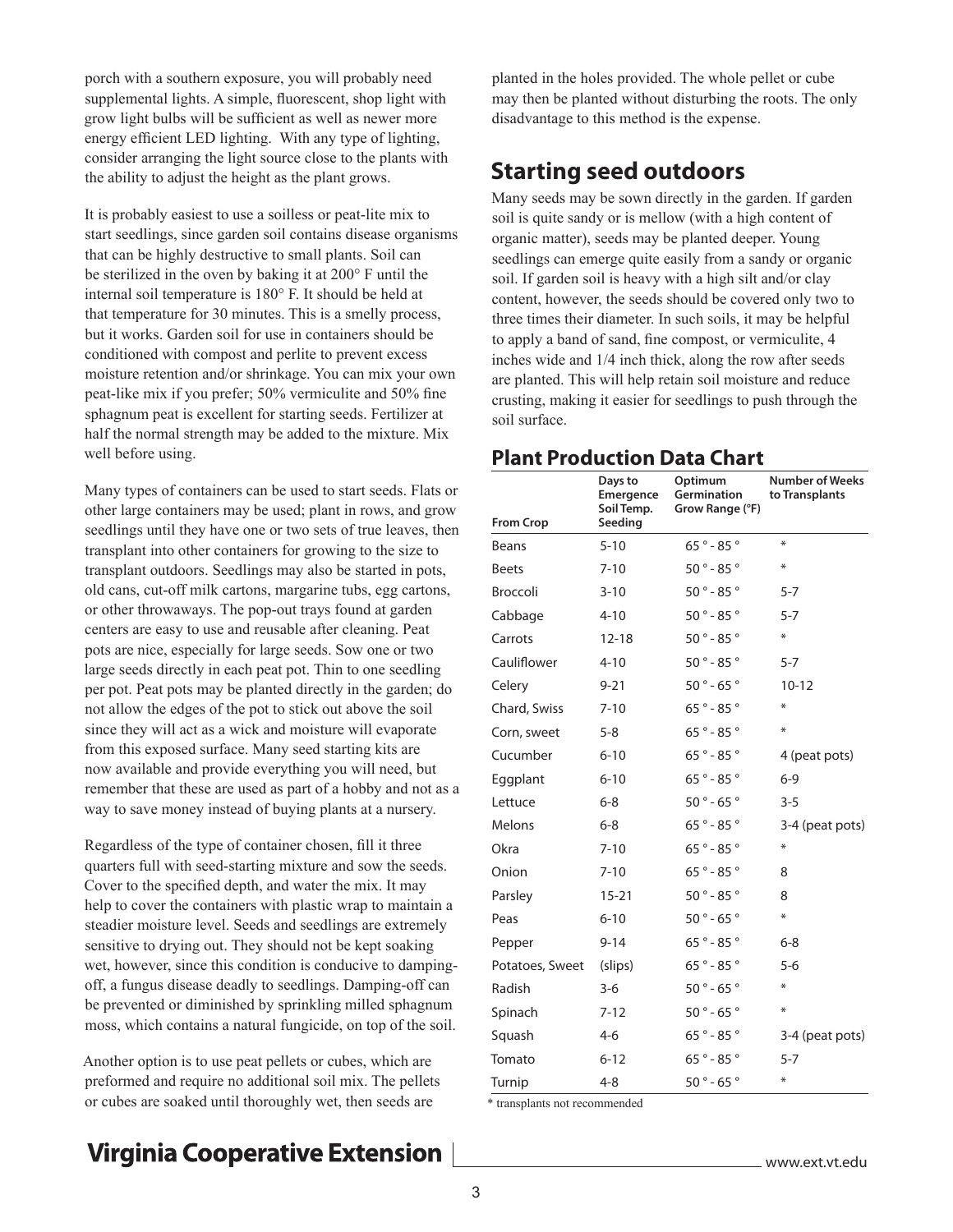Soil temperature has an effect on the speed of seed germination. In the spring, soil is often cold, and seeds of some plants will rot before they have a chance to sprout. The following chart gives optimum soil temperatures.

When planting the fall garden in midsummer, the soil will be warm and dry; therefore, cover the seeds six to eight times their diameter. They may need to be watered each day with a sprinkler or a sprinkling can to promote germination. Moisture can also be retained with shallow mulch or by covering the row with a board until the seeds have sprouted. Shading the area may be helpful to keep the soil cooler for seed germination, especially when planting cool-weather crops in summer. Seed that requires a lower germination temperature may benefit from being kept in the refrigerator for two weeks before planting or from pre-sprouting indoors. Pre-sprouting is a useful technique for planting in cold soils, as well. However, seed must be handled very carefully once sprouted to prevent damaging new root tissue.

#### **Row planting**

A string stretched between stakes will provide a guide for nice, straight rows, if desired. Use a hoe handle, a special furrow hoe, or a grub hoe to make a furrow of the appropriate depth for the seed being planted. Sow seed thinly; it may help to mix very small seed with coarse sand to distribute the seeds more evenly. Draw soil over the seed, removing stones and large clods. Firming soil so that it is in direct contact with seeds improves uptake of soil moisture by the seed, hastening germination. Water in the seeds. When plants have grown to 4 to 6 inches tall, thin according to seed packet instructions to provide adequate room for growth.

#### **Wide row or banded planting**

Many crops may be sown in wide rows or bands instead of in long, single rows. Crops of spinach, bean, pea, beet, lettuce, and carrot are especially suited to this type of culture. Sow seed evenly over the area, then rake it in, firming soil over the seeds. Thin young plants to allow room for growth.

#### **Hill planting**

Larger vegetables, such as melons, squash, sweet corn, and cucumbers, may be planted in hills or groups of seed. Soil is mounded to a foot or so in diameter, at the recommended spacing. Plant four to six seeds per hill, firming the soil well. Thin the seedlings to three to five plants per hill.

### **Transplants for the Garden**

Most gardeners use transplants in the garden at some time or another to give long-season plants a chance to grow to maturity under their preferred weather conditions or just to lengthen the harvest season. Cool-season crops, such as head lettuce, broccoli, and celery, would not have a chance to reach their prime harvest stage in most places in Virginia in spring if not given those extra weeks indoors to get a head start. Tomatoes would certainly have a short harvest period in all but southeastern Virginia if started from seed in the ground, and peppers and eggplants might not produce at all if not grown from transplants.

Due to the amount of time, attention, and need for controlled growing conditions, many gardeners prefer to purchase plants for their gardens. However, for a larger choice in varieties and the control of plant production from seed to harvest, others choose to start their own transplants.

#### **Annual plants**

Transplants of annual vegetables and flowers should be stocky, healthy, free from disease, and have good roots. They should not be too small or too mature (tomatoes will transplant all right with fruits already on them, but many other plants will drop flowers or fruit after transplanting). Be sure plants have been hardened-off so that they will easily adapt to environmental change, but they should not be so hardened that they are woody and yellow; otherwise they will not resume active vigorous growth. Successful transplanting is achieved by interrupting plant growth as little as possible so younger plants that do not have dense roots growing out of the pot will usually become established fastest.

Have garden soil prepared before transplanting. All additives that require time to break down, such as manure, limestone, rock fertilizer, and green manure, should be incorporated the autumn before planting if at all possible. Quick-acting (hydrated) lime fertilizers and well-decayed compost may be added just before planting.

Transplant on a shady day, in late afternoon, or in early evening to prevent wilting. It helps to water the plants several hours before transplanting; when using bare-root plants, such as sweet potato slips or plants from a local farm supply store, soak the roots thoroughly an hour or two before setting them out in the garden. They should not be allowed to dry out completely at any time. Handle plants carefully. Avoid disturbing the roots or bruising the stems.